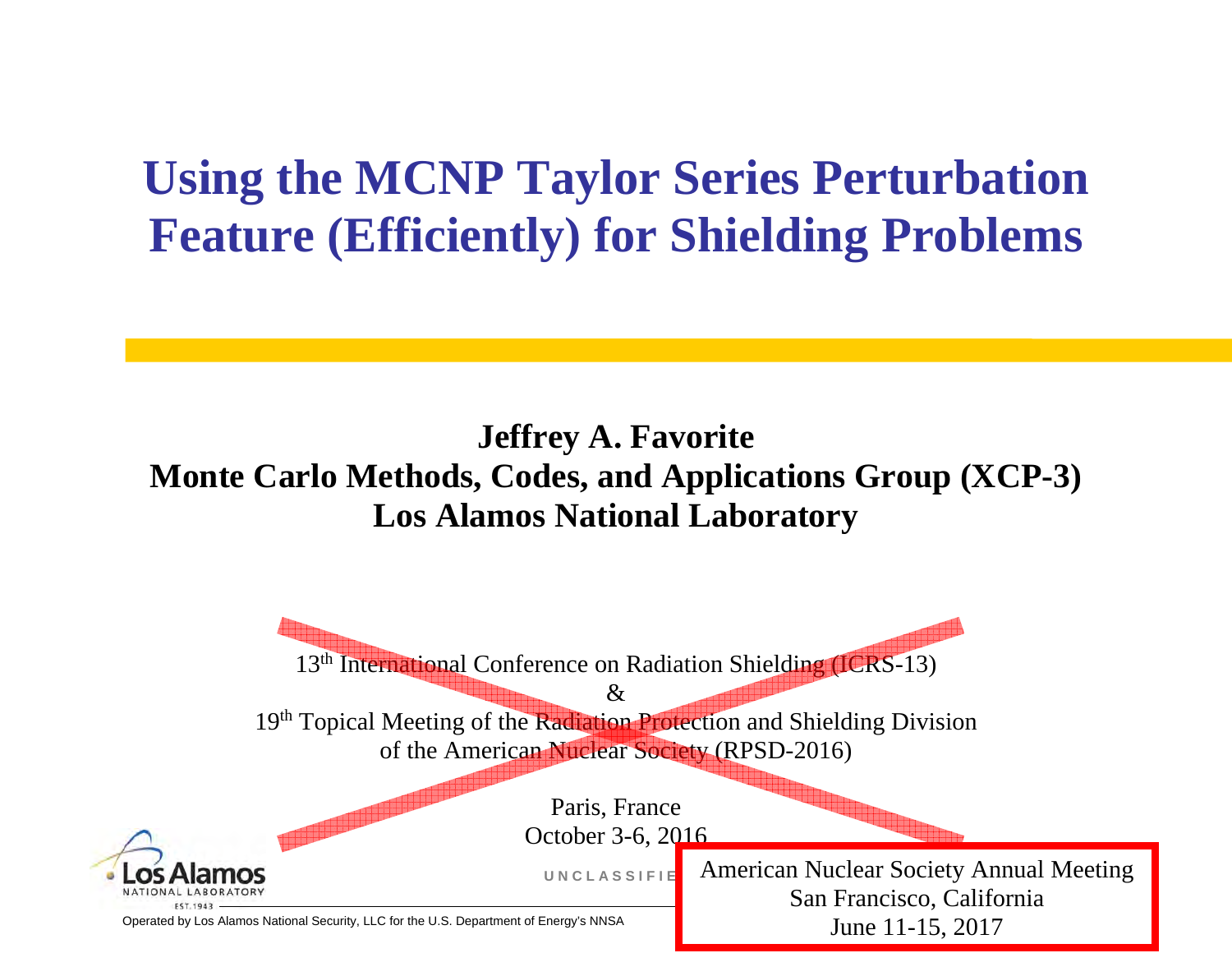- MCNP has a powerful feature for perturbation and sensitivity theory in shielding problems: **the PERT card**
- The PERT card has been in MCNP for ~20 years
- The PERT card is misunderstood (and the manual doesn't help)
- The goal of this paper is to help you understand it and use it efficiently!



**U N C L A S S I F I E D**

*Slide 2 of 17* 

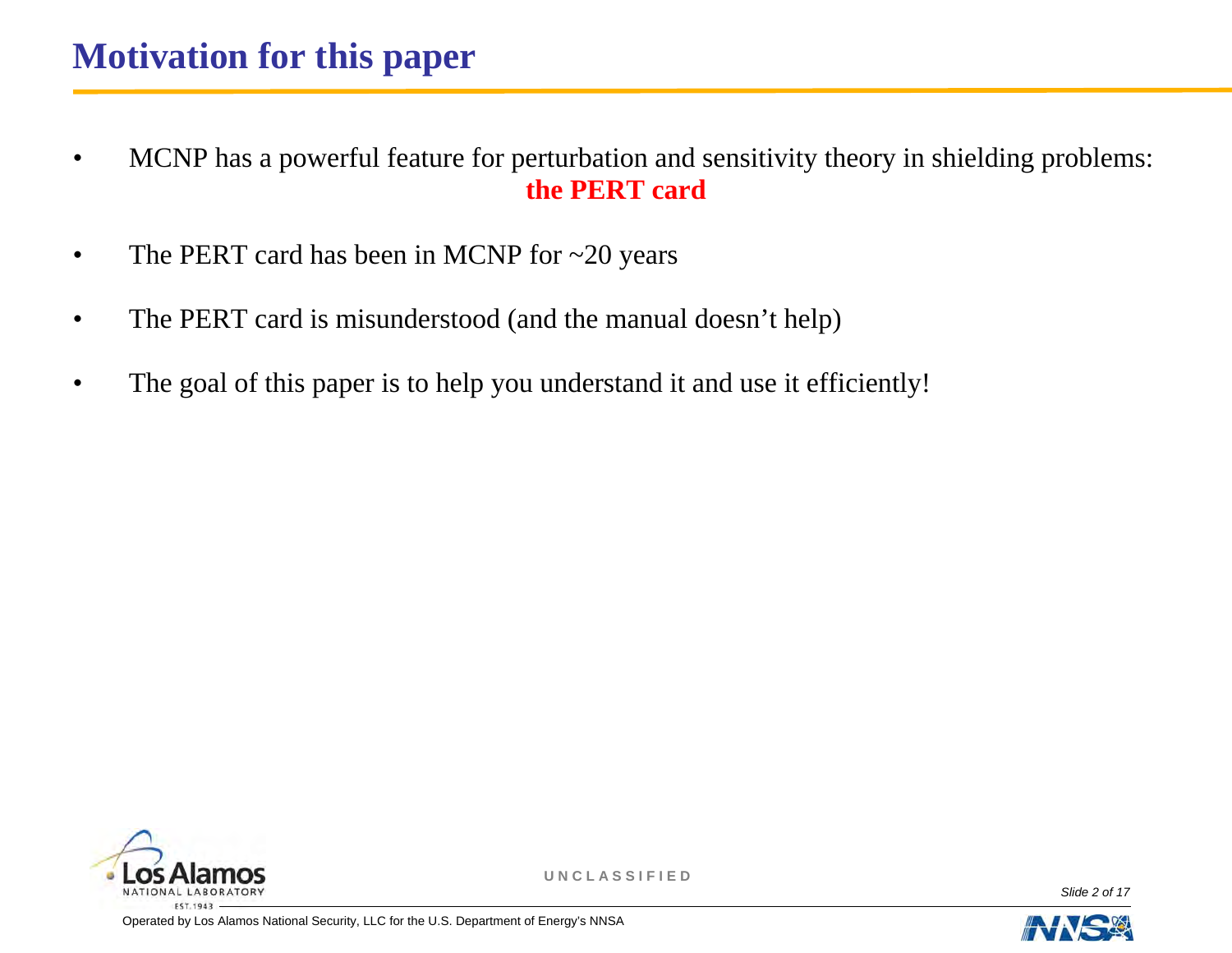## **What it does**

• The PERT card estimates the terms in a Taylor series expansion of a response *c* that is a function of some reaction cross section  $\sigma_{\rm x}$ :

$$
c(\sigma_x) = c(\sigma_{x,0}) + \frac{dc}{d\sigma_x}\bigg|_{\sigma_{x,0}} \Delta \sigma_x + \frac{1}{2} \frac{d^2 c}{d\sigma_x^2}\bigg|_{\sigma_{x,0}} (\Delta \sigma_x)^2 + \cdots,
$$

where  $\Delta \sigma_x \equiv \sigma_x - \sigma_{x,0}$ .



Operated by Los Alamos National Security, LLC for the U.S. Department of Energy's NNSA



*Slide 3 of 17*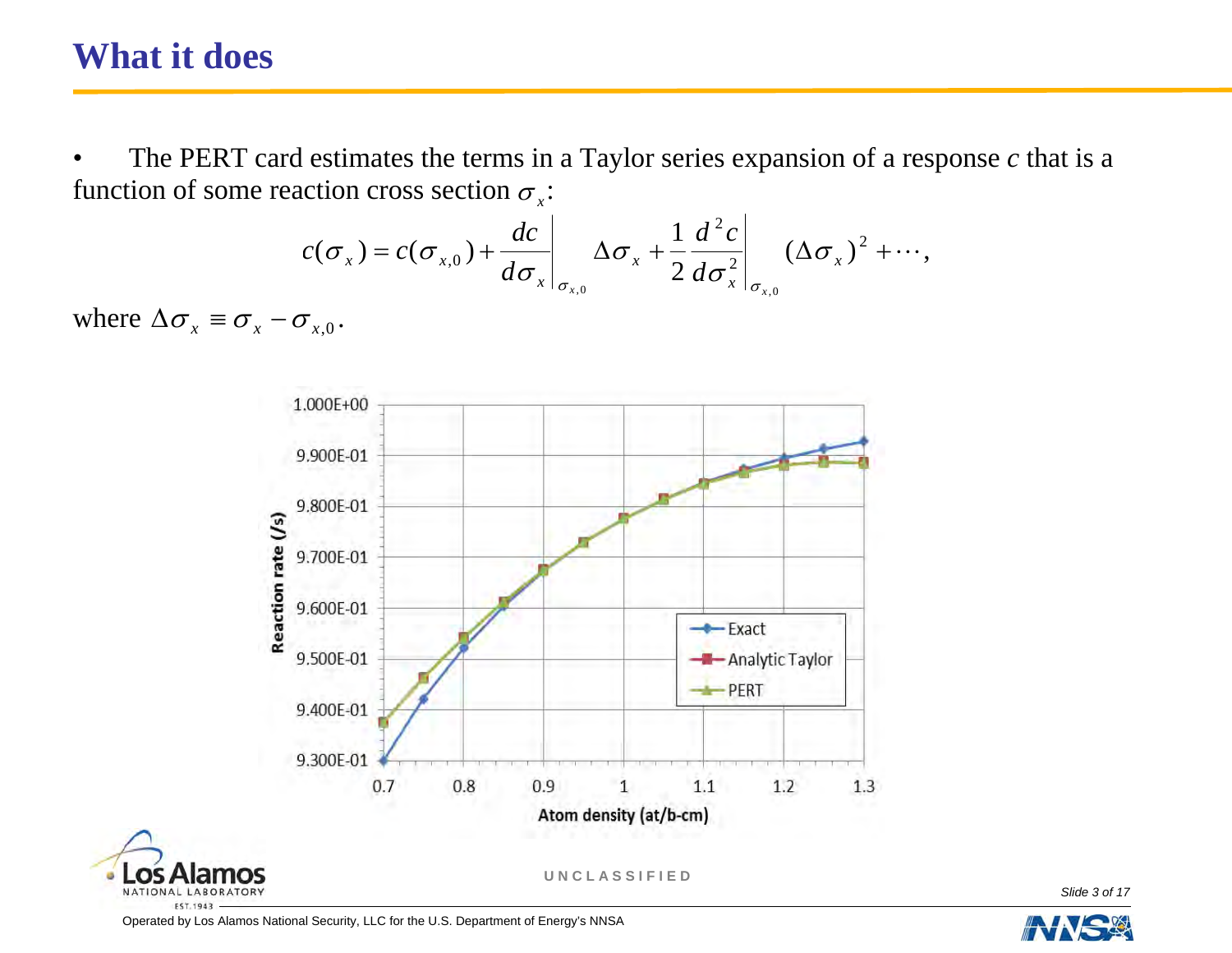#### **Calculating the different terms**



• METHOD =  $\implies$  print unperturbed tally plus 1<sup>st</sup>- or 2<sup>nd</sup>-order term or sum (estimate  $c(\sigma_x)$ )



**U N C L A S S I F I E D**

*Slide 4 of 17* 

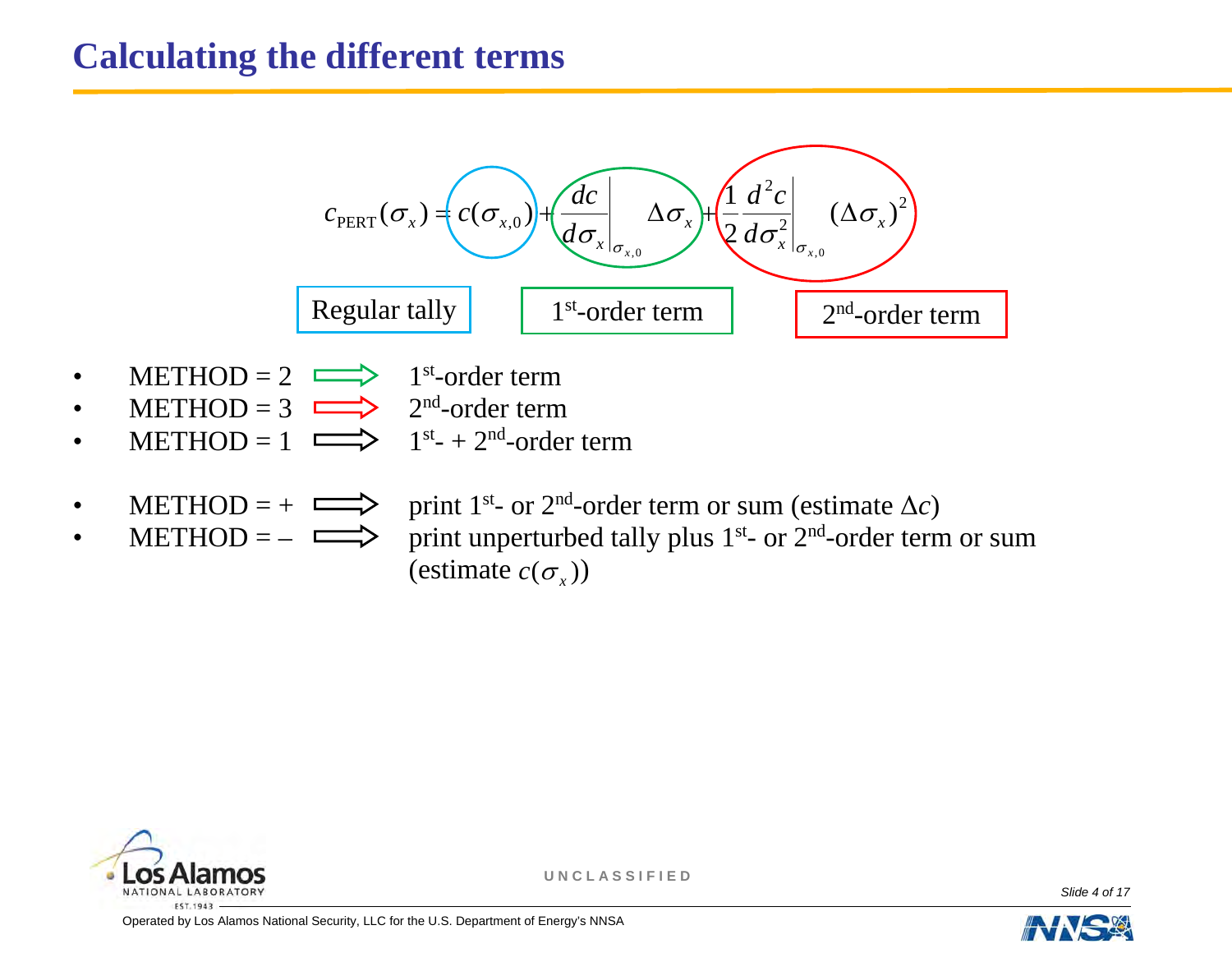#### **A convenient transformation**

• Define  $p_x$  as the relative cross-section change,  $p_x = \frac{p_x}{n_x} = \frac{p_x}{n_x} - 1$ .  $=$   $\equiv \frac{\Delta}{\sqrt{2}}$ *x*  $p_x \equiv \frac{\partial}{\partial x} \frac{\partial}{\partial x} = \frac{\partial}{\partial x}$ 

 $\sigma_{\rm x}$ 

• Define

$$
\Delta c_1 \equiv \frac{dc}{d\sigma_x}\Big|_{\sigma_{x,0}} \Delta \sigma_x
$$
  
= 
$$
\frac{dc}{dp_x}\Big|_{p_x=0} \frac{dp_x}{d\sigma_x}\Big|_{\sigma_{x,0}} \Delta
$$
  
= 
$$
\frac{dc}{dp_x}\Big|_{p_x=0} \frac{\Delta \sigma_x}{\sigma_{x,0}}
$$
  
= 
$$
\frac{dc}{dp_x}\Big|_{p_x=0} p_x
$$

 $\overline{1}$ 

 $,0 \t y_{x,0}$ *x x*  $\sigma$  $\sigma$  $\sigma$ 2 $2\,dp_{_X}\bigl(\left. dp_{_X}\right|_{p_{_X}=0}$  $2\,d\sigma_{_{\scriptscriptstyle X}}\bigl(\left. d\hspace{0.5pt} p_{_{\scriptscriptstyle X}}\right|_{_{\scriptscriptstyle D_{\scriptscriptstyle v}}=0}$  $\left. \frac{2}{2}\right| \quad \left( \Delta \sigma_{_{X}} \right)^2$ 2  $\sigma_z \equiv \frac{1}{2} \frac{d^2 c}{d \sigma^2} \quad (\Delta \sigma_x)$ 1 1 2 1 0, 0, 0, *x* $\frac{1}{1}$  $\frac{d}{d p_{x}} \left( \frac{d c}{d p_{x}} \right)_{n=0} p_{x} \left| \frac{d p}{d \sigma_{y}} \right|$  $\lambda \lambda + \lambda p$ *x* |  $\overline{\phantom{0}}$  *x*  $\frac{1}{x}$  $\left[\frac{1}{dp_x}\right]_{p=0}$  $p$  $\lambda \lambda + \lambda p$ *x* | *x*  $\int_x$   $d\sigma_x$ *x*  $d\sigma _{_{\rm X}}^2$ *dc d d dc d d*  $\Delta c_2 = \frac{1}{2} \frac{d^2 c}{d \sigma_x^2} \bigg|_{\sigma_x, \rho}$ *xx x x xxx*=  $\Delta$  $=\frac{1}{2}\frac{d}{dp_x}\left(\frac{dc}{dp_x}\bigg|_{p_x=0}p_x\right)\frac{dp_x}{d\sigma_x}\bigg|_{\sigma_{x,0}}$  $=\frac{1}{2}\frac{d}{d\sigma_{x}}\left(\frac{dc}{dp_{x}}\bigg|_{p_{x}=0}p_{x}\right)$  $=\frac{1}{2}\frac{d}{d\sigma_x}\left(\frac{dc}{d\sigma_x}\bigg|_{\sigma_{x,0}}\Delta\sigma_x\right)\Delta$  $\left.\frac{\partial \mathcal{L}_x}{\partial x}\right|_{\sigma_{x,0}} \Delta \sigma$  $\overline{\sigma}_{x}$   $\overline{dp}_{y}$   $\overline{p}_{x}$   $\Delta \sigma$  $\left|\overline{\sigma_{\overline{x}}}\right| \left|\overline{d\sigma_{\overline{x}}}\right|_{\sigma_{\overline{x},0}} \Delta \sigma_{\overline{x}} \left| \Delta \sigma_{\overline{x}}\right|$ 

$$
=\frac{1}{2}\frac{d^2c}{dp_x^2}\bigg|_{p_x=0}(p_x)^2
$$

• The Taylor series is now  $c_{\text{pergr}}(\sigma_x) = c_0 + \frac{ac}{\sigma_x} \left( \frac{\sigma_x}{\sigma_x} + \frac{1}{2} \frac{a}{\sigma_x} \frac{c}{\sigma_x^2} \right)$ 02 2 0PERT $c_{\text{PERT}}(\sigma_x) = c_0 + \frac{dc}{dp_x}\bigg|_{p_x=0} p_x + \frac{1}{2}\frac{d^2c}{dp_x^2}\bigg|_{p_x=0} (p_x)$ 



• Define  $c_0 \equiv c(\sigma_{x,0})$ 

**U N C L A S S I F I E D**

*Slide 5 of 17* 

*x*

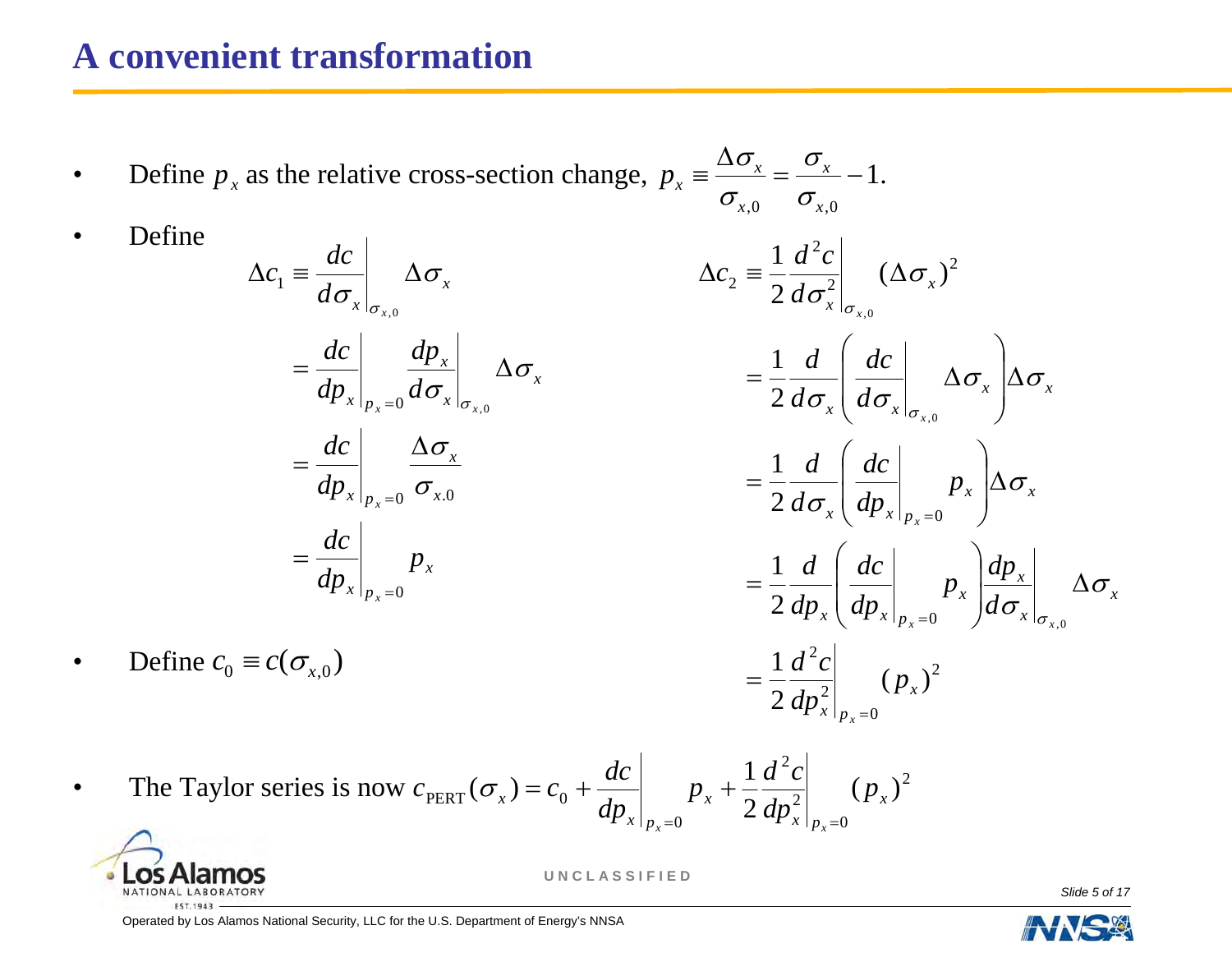## **The usefulness of PERT outputs**

The output of the PERT card is

$$
\begin{aligned}\n\text{METHOD} &= +2: \quad \Delta c_1 \equiv \frac{dc}{d\sigma_x}\bigg|_{\sigma_{x,0}} \Delta \sigma_x = \frac{dc}{dp_x}\bigg|_{p_x=0} p_x \text{ and } s_{\Delta c_1} \\
\text{METHOD} &= +3: \quad \Delta c_2 \equiv \frac{1}{2} \frac{d^2 c}{d\sigma_x^2}\bigg|_{\sigma_{x,0}} (\Delta \sigma_x)^2 = \frac{1}{2} \frac{d^2 c}{dp_x^2}\bigg|_{p_x=0} (p_x)^2 \text{ and } s_{\Delta c_2}\n\end{aligned}
$$

- $p_{x}$  is a user input.
- If you divide  $\Delta c_1$  by  $p_x$ , you get the first derivative,  $\displaystyle \left. dp_x\right|_{p_x=0}$ *dc*
- If you divide  $\Delta c_2$  by  $(p_x)^2/2$ , you get the second derivative,  $\frac{a}{p_x^2}$ 2  $\left. dp_x^2 \right|_{p_x=0}$  $d^{\textit{z}}c$

If you know the first and second derivative, you can do a two-term Taylor series estimate for any perturbed point you want!



**U N C L A S S I F I E D**

*Slide 6 of 17* 

Operated by Los Alamos National Security, LLC for the U.S. Department of Energy's NNSA



0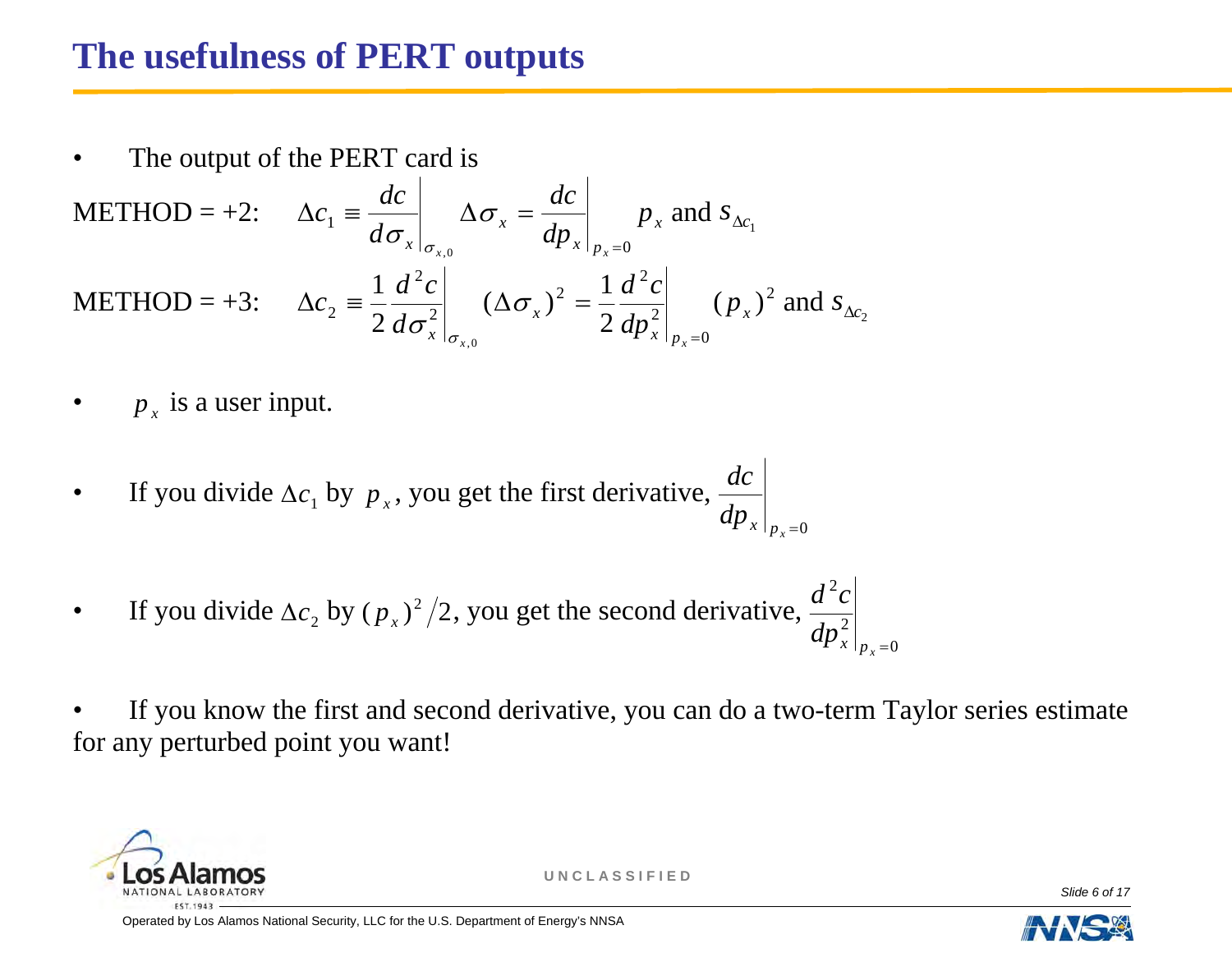## **Prescription to do your own Taylor series expansion**

• Choose a reference perturbation  $p_{x,r}$ ; a convenient choice is  $p_{x,r} = 1$ .

• Set up two PERT cards with the density equal to  $d_r = d_{x,0}(1 + p_{x,r})$ . Obviously, if  $p_{x,r} = 1$ , then  $d_r = 2d_0$ . One PERT card uses METHOD=2 and the other uses METHOD=3.

- Run the problem using MCNP.
- In the output:

+ The METHOD = 2 perturbation result is  $\Delta c_1(p_{x,r}) \pm s_{\Delta c_1}$ ; *rx p*  $c_1$ <sub>( $p$ </sub> *c*  $1 \vee F x$ , 1  $=\frac{\Delta c_1(p_{x,r})}{\Delta c_1(p_{x,r})},$ *c c p*  $s_{\circ} = -$ 1 1  $=\frac{\partial \Delta c_1}{\partial \Delta c_1}.$ 

+ The METHOD = 3 perturbation result is  $\Delta c_2(p_{x,r}) \pm s_{\Delta c_2}$ ;  $c_2 = \frac{\Delta c_2 \sqrt{P_{x,r}}}{r^2}$ 2  $(p_{\rm r,r})$ *rxrx p*  $c_2$ <sub>(p</sub>*c*  $=\frac{\Delta c_2(p_{x,r})}{r^2}, s_{c_2}=\frac{s_{\Delta c}}{r^2}$ 2 <sup>2</sup>  $p_{x,r}^2$ *c c p*  $s_{\circ} = =\frac{\partial \Delta c_2}{\partial}$ .

• The response at any perturbed point  $p_x$  is estimated using

$$
c_{\text{PERT}}(p_x) = c_0 + c_1 p_x + c_2 p_x^2,
$$

and the variance is approximately

$$
s_{c_{\text{PERT},\text{unc.}}}^2 = s_{c_0}^2 + s_{c_1}^2 p_x^2 + s_{c_2}^2 p_x^4.
$$
 (The exact variance is derived in the paper)

*rx*

,

,



**U N C L A S S I F I E D**

*Slide 7 of 17* 

*rx*

,

,

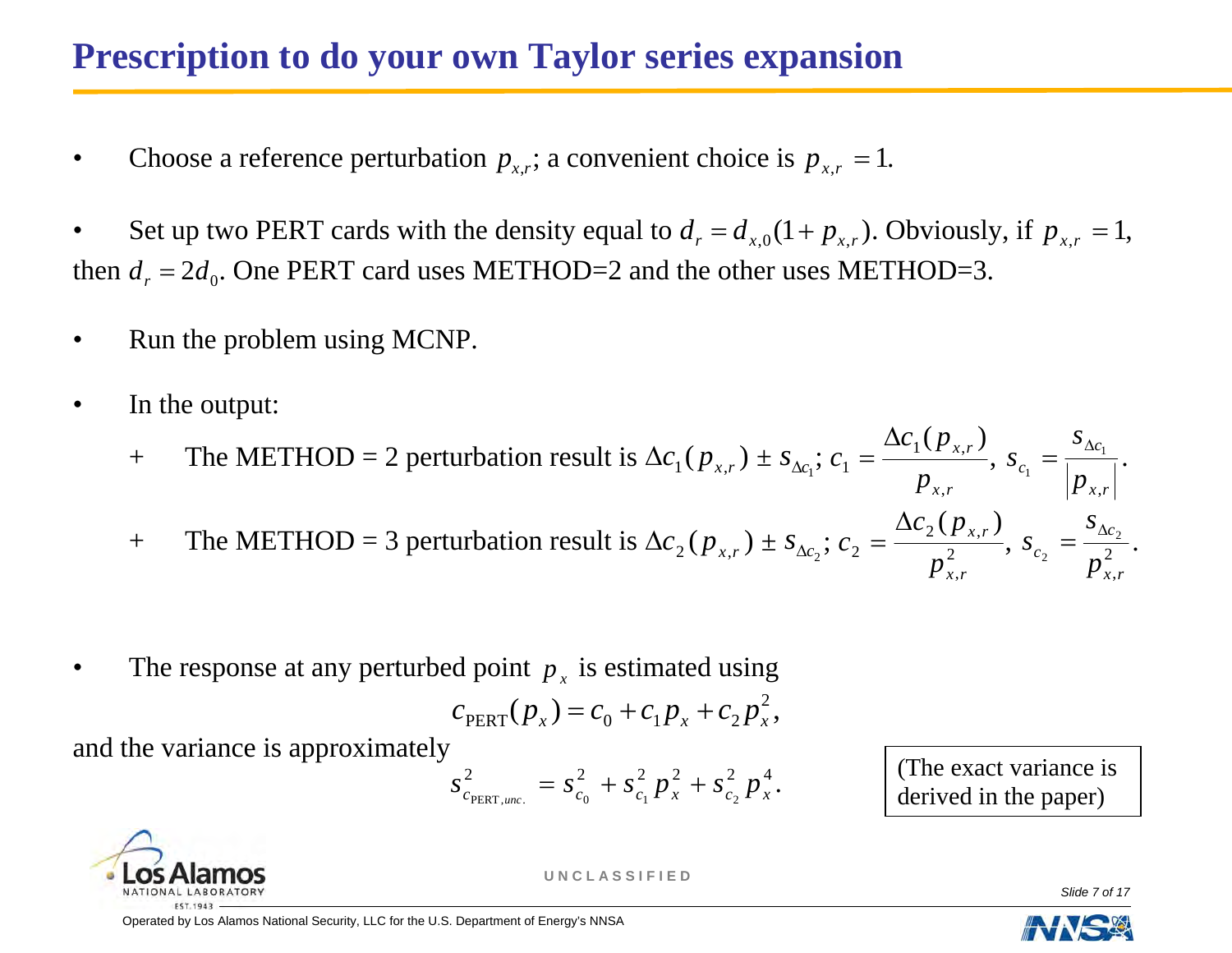## **Doesn't a 100% perturbation violate the assumption of "small"?**

- $p_{x,r} = 1$ ?
- We distinguish between

Estimating the coefficients of a Taylor expansion

and

Using the Taylor expansion to estimate a perturbed response

The PERT value of the coefficients (derivatives) is independent of the size of the perturbation.



**U N C L A S S I F I E D**

*Slide 8 of 17* 

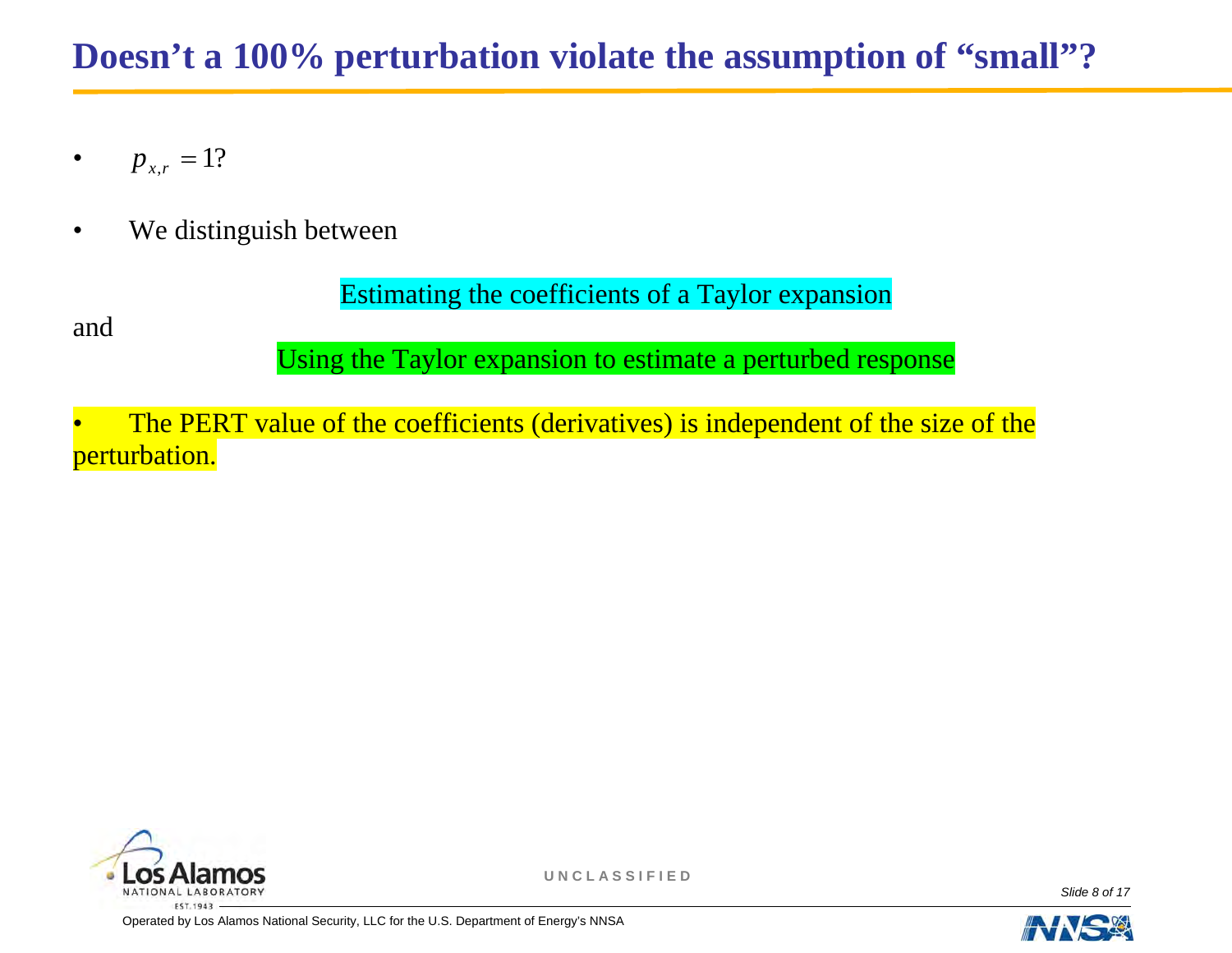## **First-order sensitivity theory**

Frequently used in uncertainty quantification:

$$
\left(\frac{s_c}{c_0}\right)^2 = S_{c,\sigma_x}^2 \left(\frac{s_{\sigma_x}}{x_0}\right)^2
$$

•  $S_{c,\sigma_{x}}$  is the relative sensitivity:

$$
S_{c,\sigma_{x}} \equiv \frac{\sigma_{x,0}}{c_{0}} \frac{dc}{d\sigma_{x}} \bigg|_{\sigma_{x,0}} = \frac{1}{c_{0}} \frac{dc}{dp_{x}} \bigg|_{p_{x}=0} = \frac{c_{1}}{c_{0}}
$$

## **Prescription for first-order sensitivity analysis**

- Choose a reference perturbation  $p_{x,r}$ ; a convenient choice is  $p_{x,r} = 1$ .
- Set up a PERT card with the density equal to  $d_r = d_{x,0}(1 + p_{x,r})$ . Obviously, if  $p_{x,r} = 1$ , then
- $d_r = 2d_0$ . The PERT card uses METHOD=2.
- Run the problem using MCNP.
- In the output:

+ The METHOD = 2 perturbation result is  $\Delta c_1(p_{x,r}) \pm s_{\Delta c_1}$ ;  $c_1 = \frac{-c_1(r_{r,x,r})}{r_{r,x,r}}$  $c_1$ (*p c*  $1 \vee F x$ , 1  $=\frac{\Delta c_1(p_{x,r})}{\Delta}$  $S_{\circ} = \frac{S}{I}$ 1  $=\frac{\partial \Delta c_1}{\partial \Delta c_1}.$ 

$$
P_{x,r} = \sum_{c_1} P_{x,r} = \sum_{c_1} P_{x,r} = \sum_{c_1} P_{x,r} = \sum_{c_1} P_{x,r} = \sum_{c_1} P_{x,r} = \sum_{c_1} P_{x,r} = \sum_{c_1} P_{x,r} = \sum_{c_1} P_{x,r}
$$
\n**10.26 Alamos**

\n**10.37 10.41** LABORATORY

\n**11.1943 12.11943 13.11943 14.110 NAL LABORATORY**

Operated by Los Alamos National Security, LLC for the U.S. Department of Energy's NNSA



*c*

1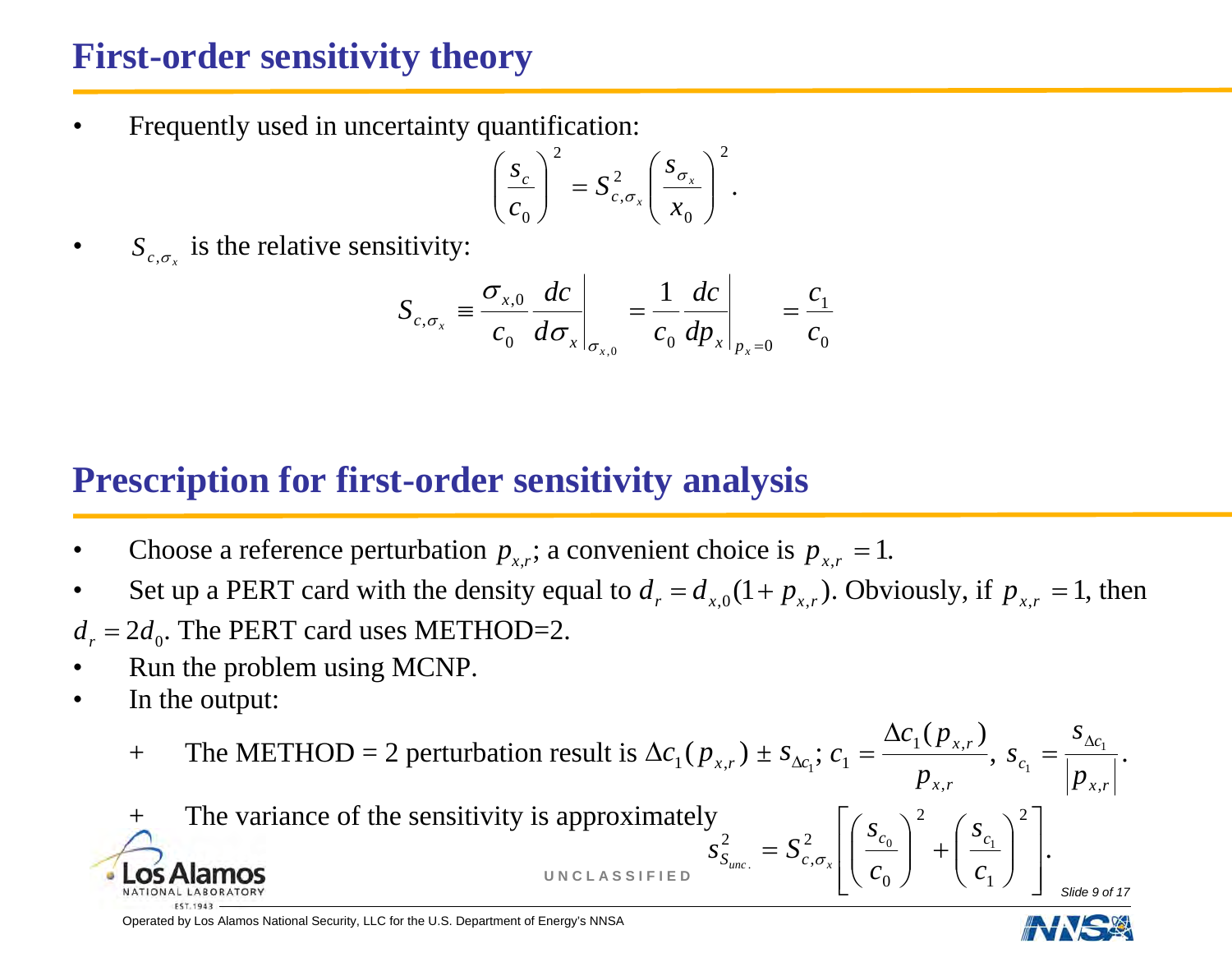## **The PERT card**

- PERTi:[n|p] CELL= cell1 cell2 cell3… MAT=m RHO=d  $ERG= e1 e2 e3...$  $RXN = r1 r2 r3...$  $METHOD = [+|-][1|2|3]$
- The combination of MAT and RHO is used to perturb isotope densities.
	- + Then the relative density change is transferred to the reaction cross sections.
	- $+$  This is how the relative cross-section change  $p_x$  is a user input.
- It is very important that you only perturb either
	- ONE isotope density, or
	- ALL of them the SAME relative amount.
	- + Otherwise, the Taylor expansion has second-order cross terms that MCNP does not calculate. See Favorite and Parsons, M&C2001.
- How to perturb one isotope density is shown on the next slide.
- You perturb ALL of them the SAME amount by using RHO but not MAT.
- The next release of MCNP will warn you if a perturbation violates these rules, but it won't stop you from doing it.



**U N C L A S S I F I E D**

*Slide 10 of 17* 

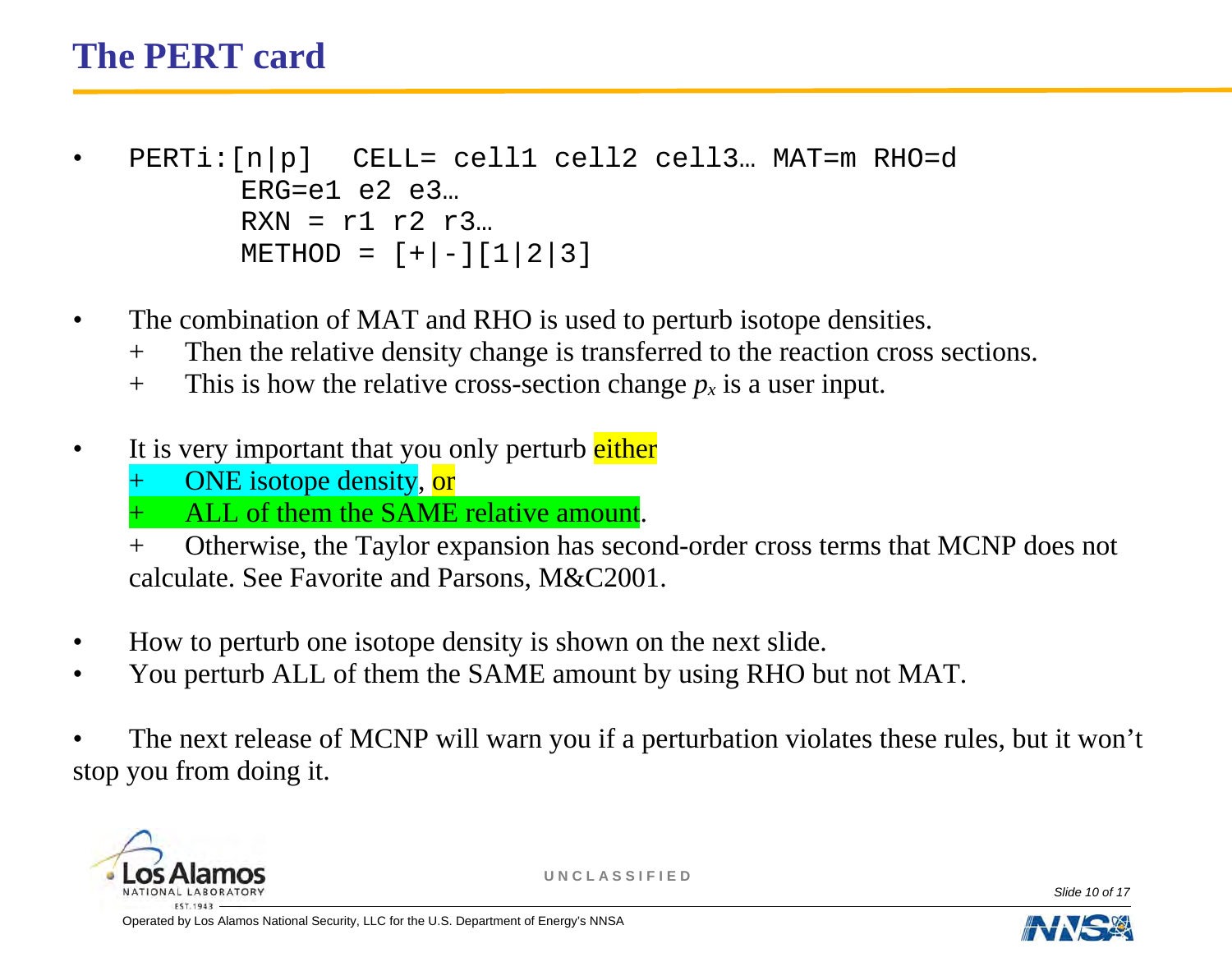## **How to perturb a single isotope density by** *px*

• Advice: Consistently use atom or mass densities on material, cell, and PERT cards:

 $N_1 = N_{1,1} + N_{1,2}$ 

• Define a perturbed material for each isotope such that

> $N_{11,1} = N_{1,1} \times (1+p_x)$  and  $N_{12,2} = N_{1,2} \times (1 + p_x)$

 $p_x$  is arbitrary!

- The perturbed cell densities are  $N_{11} = N_{11,1} + N_{1,2}$  and  $N_{12} = N_{1,1} + N_{12,2}$
- The PERT card specifies the perturbed cell and its perturbed density, the new material, reaction *<sup>x</sup>*, an energy range, and METHOD.





**U N C L A S S I F I E D**

*Slide 11 of 17* 

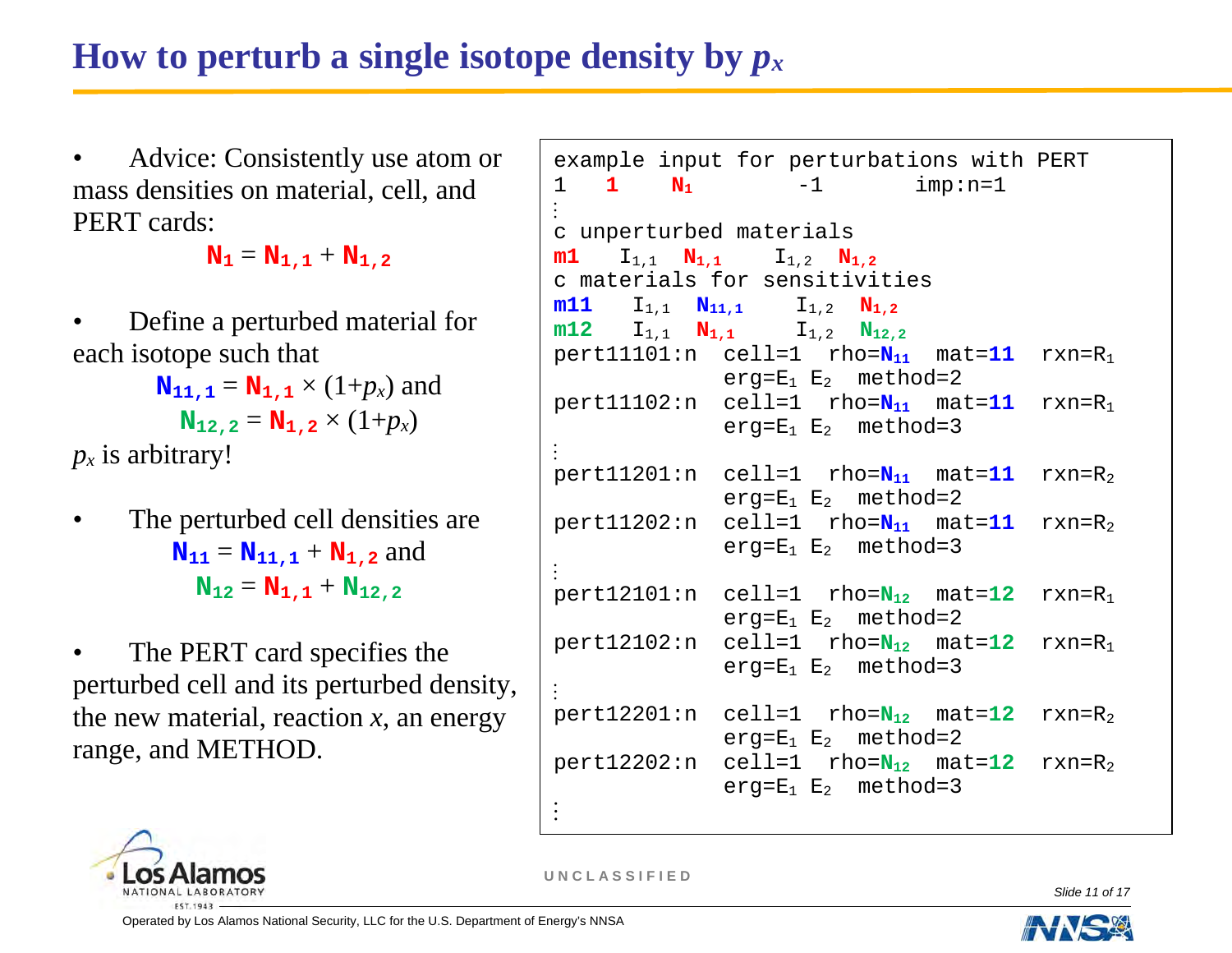#### **Example 1: Neutron detector**

- A neutron detector with 15 helium-3 tubes surrounded by HDPE.
- How does the count rate change as the HDPE density changes?



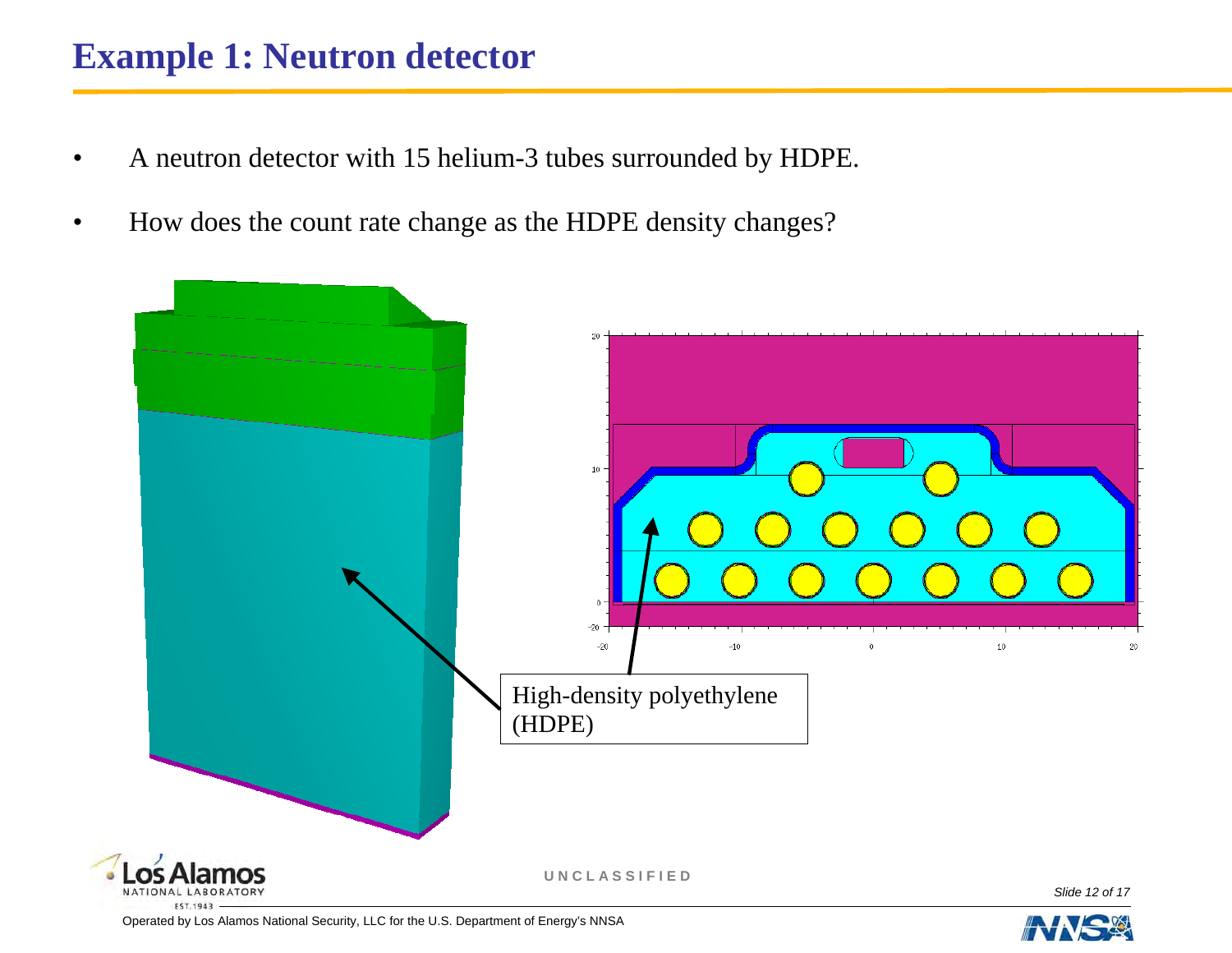#### **Neutron detector results**

- An Am-Be neutron source was 30 cm from the front face, centered vertically
- Detector counts were modeled as captures in He-3



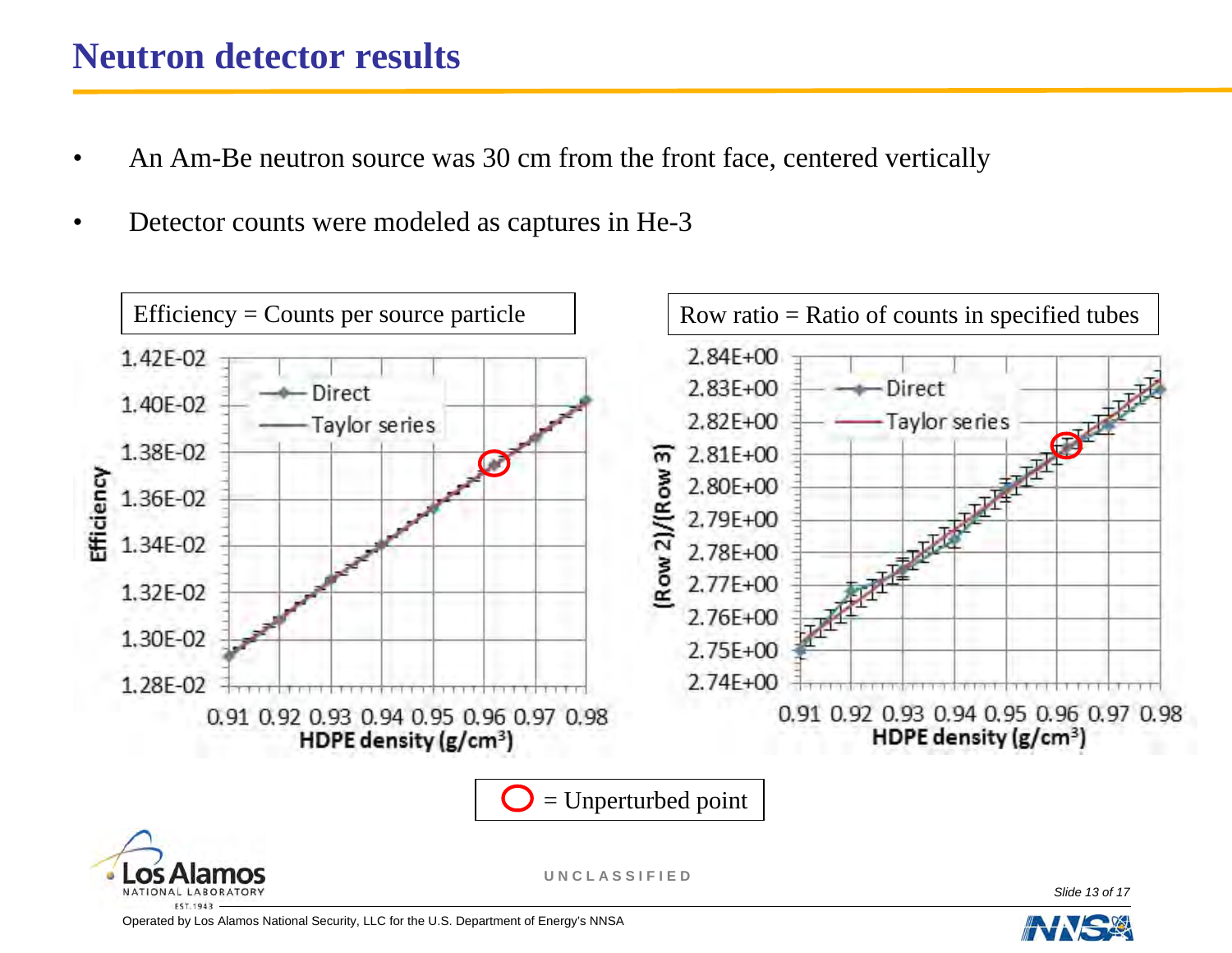## **Example 2: Neutron leakage from the BeRP ball**

• 3-inch thick polyethylene layer surrounds a 4.484-kg sphere of α-Pu.

- The nominal polyethylene density is  $0.95$  g/cm<sup>3</sup>.
- How does the neutron leakage change as the polyethylene density changes?



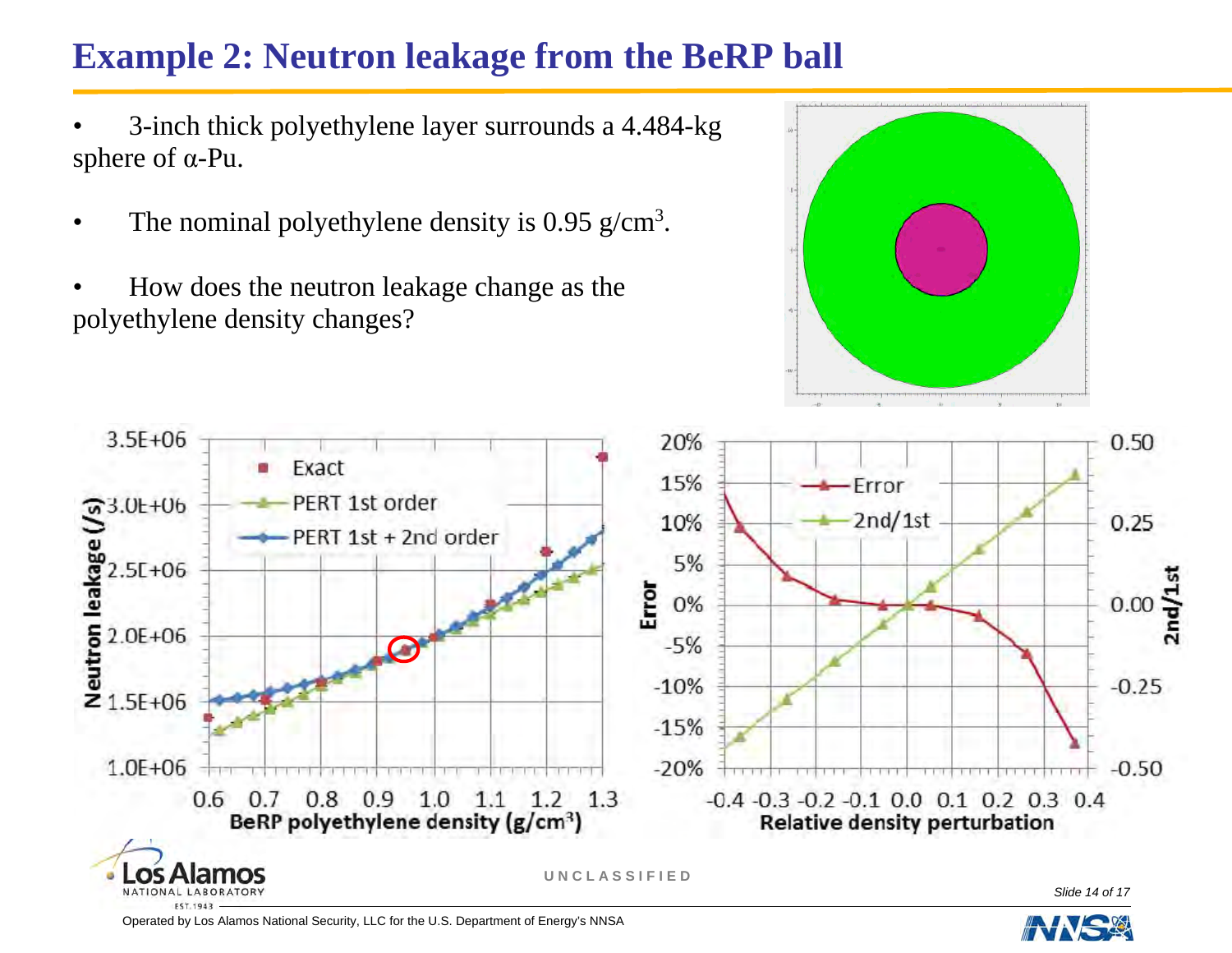## **PERT vs. central difference for BeRP ball poly density**

- First-order sensitivity of the leakage to the polyethylene density
- The first-order PERT method is compared with central-difference estimates computed using

$$
S_{c,\rho}^{CD} \approx \frac{\rho_0}{c_0} \left( \frac{c(\rho_0 + h) - c(\rho_0 - h)}{2h} \right)
$$

Sensitivity of neutron leakage to polyethylene density.

| <b>Method</b> | h<br>(g/cm <sup>3</sup> ) | <b>Sensitivity</b><br>$(\frac{0}{0}/\frac{0}{0})$ | Diff. w.r.t.<br><b>PERT</b> $(Ns)^{(a)}$ |
|---------------|---------------------------|---------------------------------------------------|------------------------------------------|
| <b>PERT</b>   | N/A                       | $0.9270 \pm 0.23\%$                               | N/A                                      |
| Central Diff. | 0.05                      | $0.9370 \pm 0.32\%$                               | 1.94                                     |
| Central Diff. | 0.15                      | $0.9949 \pm 0.11\%$                               | 20.7                                     |
| Central Diff. | 0.25                      | $1.136 \pm 0.07\%$                                | 69.4                                     |

(a) Number of standard deviations of difference.



**U N C L A S S I F I E D**

*Slide 15 of 17* 

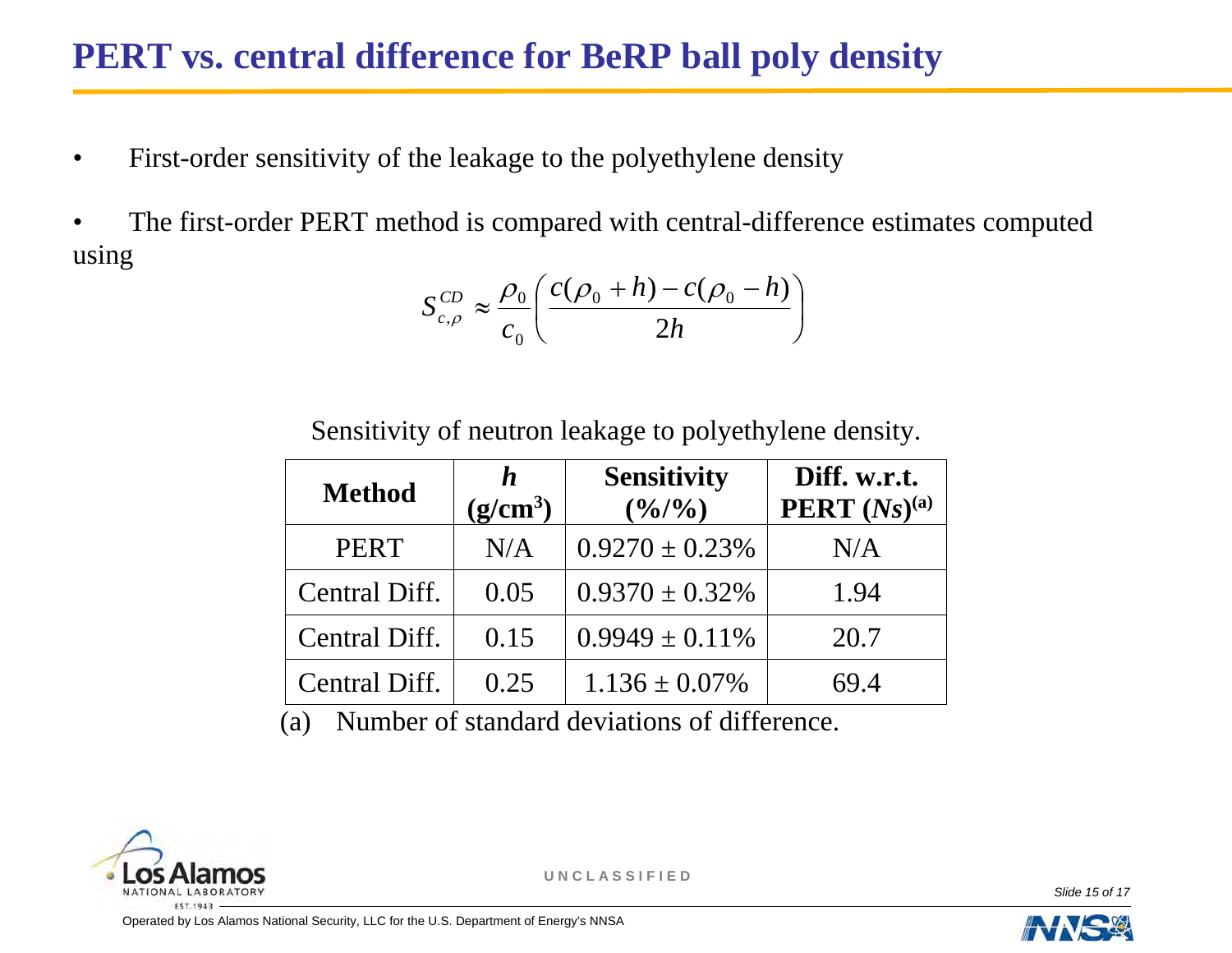## **Example 3: Analytic verification**

• A slab of width *X*, no scattering, a monoenergetic beam source impinges on the left, the total reaction rate *R* within the slab is

Parameters of the analytic slab problem.

| <b>Parameter</b> | <b>Value</b>                        |  |
|------------------|-------------------------------------|--|
|                  | $1.0 \text{ cm}^{-2} \text{s}^{-1}$ |  |
|                  | $1.0 \text{ cm}$                    |  |
| $\Sigma_0$       | $5.2$ cm <sup>-1</sup>              |  |

 $= q(1 - e^{-\Sigma X}).$  $\int_0 dx \Sigma \phi(x)$  $\rm 0$  $=\int_0^X dx \Sigma q e^{-\Sigma x}$  $R = \int_0^X dx \Sigma \phi(x)$ 



Coefficients of the Taylor expansion.

| <b>Coefficient</b> | <b>Analytic</b> | <b>MCNP</b><br><b>PERT</b> | $N_S^{(a)}$ |
|--------------------|-----------------|----------------------------|-------------|
| $R_0(s^{-1})$      | 0.994483        | $0.994428 \pm$<br>0.01%    | 0.57        |
| $R_1 (s^{-1})$     | 0.0286861       | $0.0287011 \pm$<br>0.83%   | 0.06        |
| $R_2(s^{-1})$      | $-0.0745840$    | $-0.0746330 \pm$<br>0.48%  | 0.14        |

(a) Number of standard deviations of diff.



**U N C L A S S I F I E D**

*Slide 16 of 17*